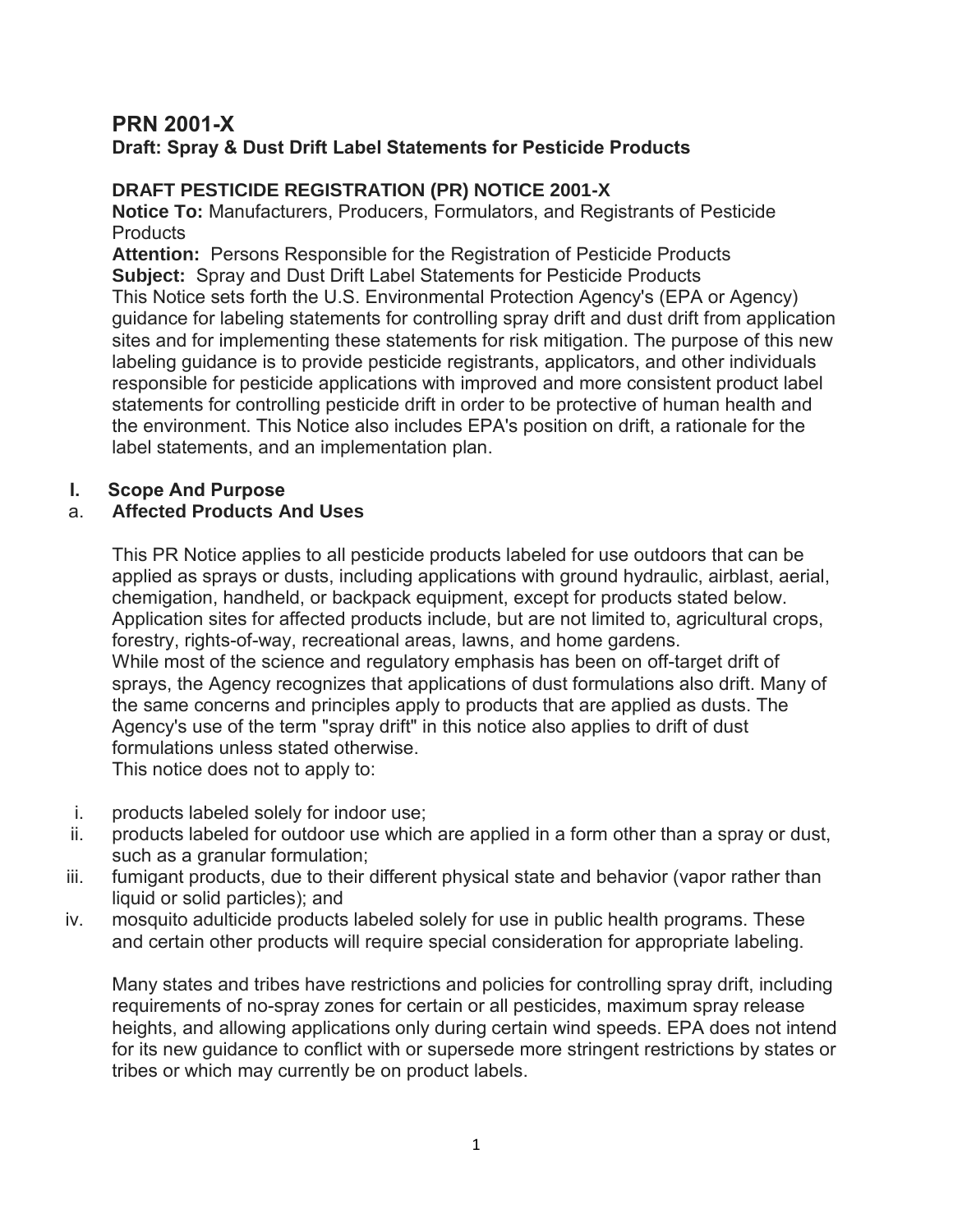#### b. **Applicable Definitions**

The Agency's current focus on pesticide spray drift is within relatively short distances (up to 1Ú2 mile) from the application site in which most deposition occurs. However, EPA recognizes that under certain circumstances lower levels of pesticides may drift considerably farther. For the purpose of this draft notice, EPA limits the meaning of the term "spray (or dust) drift" to the following definition:

"Spray or dust drift is the physical movement of pesticide droplets or particles through the air at the time of pesticide application or soon thereafter from the target site to any non- or off-target site. Spray drift shall not include movement of pesticides to non- or offtarget sites caused by erosion, migration, volatility, or windblown soil particles that occurs after application or application of fumigants unless specifically addressed on the product label with respect to drift control requirements."

This definition is based on a definition of spray drift composed by participants of the National Coalition on Drift Minimization, which include representatives from federal (including EPA and the U. S. Department of Agriculture) and state agencies and tribes, pesticide and equipment manufacturers, university scientists, and others, who have focused their attention on enhancing pesticide applicator education, application research, and regulatory initiatives to foster reductions in spray drift.

The Agency recognizes that pesticide vapor and the off-target movement of pesticides by other means, not included in this definition, can nevertheless present substantial risks to humans and the environment. EPA generally addresses these routes of exposure and associated risk at the individual pesticide level through its regulatory programs.

EPA defines the term "no-spray zone" (also known as "buffer zone") for the purposes of this notice as follows:

"A no-spray zone is an area in which direct application of the pesticide is prohibited; this area is specified in distance between the closest point of direct pesticide application and the nearest boundary of a site to be protected, unless otherwise specified on a product label"

For example, a no-spray zone of 100 feet to protect a specified site would require the applicator to leave a distance of 100 feet between the point of spray application and the nearest boundary of the specified protected site.

In summary, through this PR Notice, EPA provides its guidance to applicants and registrants of pesticide product registrations for appropriate labeling statements for controlling spray and dust drift. This approach represents EPA's interpretation of the labeling language generally appropriate to implement the requirements of 40 CFR Part 156 and section 2(q) of FIFRA, which if not met the Agency may find a product to be misbranded and may take appropriate enforcement and/or regulatory action. EPA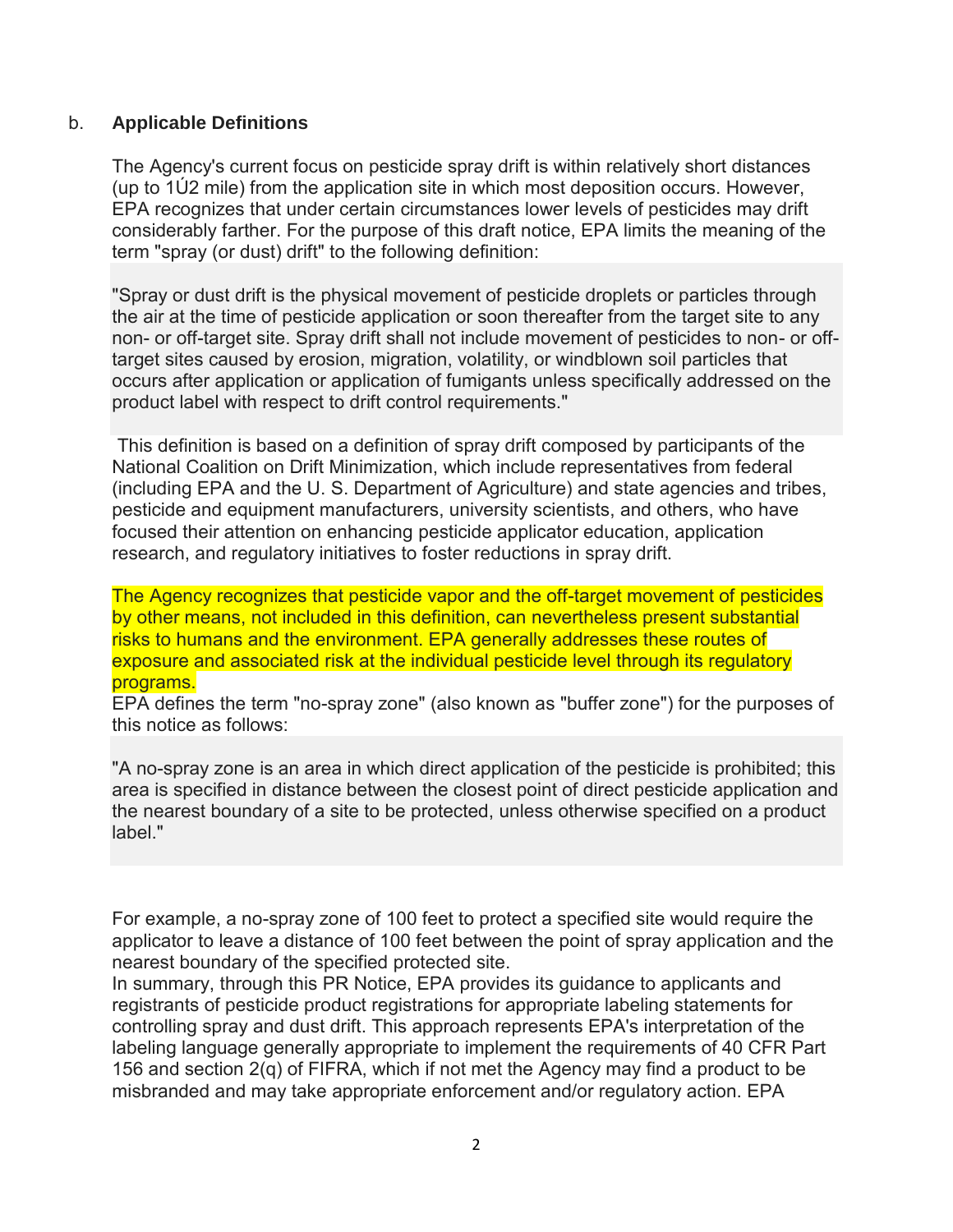generally expects to follow this approach in its individual licensing actions. This guidance does not itself impose any binding requirements. The requirement to adopt the approach provided here would be imposed in the context of individual licensing actions. And, EPA may depart from the guidance where circumstances warrant and without prior notice. Accordingly, changes to these statements or additional statements may be warranted for certain products depending on uses, product hazard potential, and other considerations, and may be proposed by the applicant or registrant or by the Agency in conjunction with any application for registration or amended registration. The Agency also provides here its underlying position on spray drift and how it plans to implement these and other label statements for new and currently registered pesticides.

#### **II. Background**

EPA has been working to improve the underlying science of pesticide spray drift, its understanding of the science, and the most effective means to control or mitigate spray drift. These and other related efforts are discussed below and in the publication "For Your Information-Spray Drift of Pesticides," December 1999 [\(Reducing Pesticide Drift\)](https://www.epa.gov/reducing-pesticide-drift).

### a. **EPA's Concern About Off-target Spray Drift**

Pesticide spray drift has been and continues to be of concern to EPA in its responsibility to ensure that pesticide use does not cause unreasonable adverse effects to human health and the environment. Each year, states receive about 2,500 complaints of drift from individuals. These complaints are investigated and, if appropriate, enforcement action is taken [\(1999 AAPCO Pesticide Drift Enforcement Survey](https://www.regulations.gov/contentStreamer?documentId=EPA-HQ-OPP-2012-0306-0037&attachmentNumber=15&disposition=attachment&contentType=pdf) ) Other reports of drift incidents are reported to EPA under adverse reporting requirements, the National Pesticide Telecommunications Network [\(NPTN 1999 Annual Report \(PDF\),](http://npic.orst.edu/reports/NPTN99AR.pdf) (36 pp, 5.36 MB, [About PDF](https://www.epa.gov/home/pdf-files)[\)EXIT\)](https://www.epa.gov/home/exit-epa) and to agriculture insurers. The Agency believes many incidents are unreported.

### b. **Drift Labeling Statements Prior To This Notice**

At the time of registration and reregistration, EPA has and currently requires various product label statements for preventing or controlling spray drift. EPA has required more detailed label statements, including the use of no-spray zones and maximum application heights, for certain products, especially those which can be applied aerially. Additionally, agricultural products to which worker protection regulations (40 CFR, Part 170) apply bear labeling which includes the required statement "Do not apply this product in a way that will contact workers or other persons either directly or through drift." This PR Notice does not alter this worker protection requirement and is not expected to guide in circumstances where other label statements are more stringent than the guidance in this Notice. The Agency and many other stakeholders believe product labeling for spray drift control should be improved and standardized to the degree possible to provide applicators with more consistent and appropriate directions for controlling drift. Such changes are consistent with the requirements of 40 CFR Part 156 and section 2 (q) of FIFRA.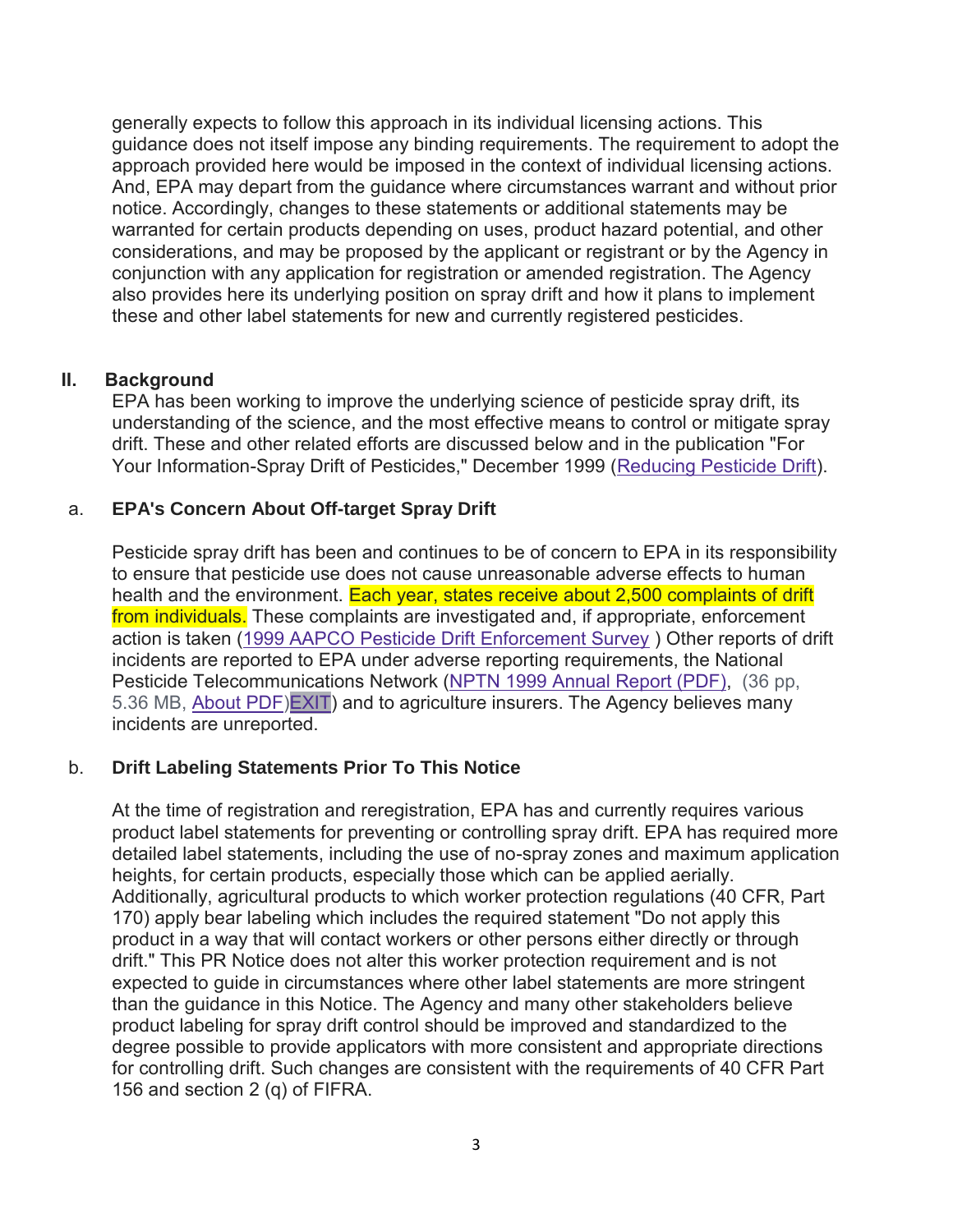#### c. **Data Availability**

Under 40 CFR part 158, EPA may require data on drift to support the registration or reregistration of certain products. In recent years, the Agency has received a new collection of studies conducted by a group of registrants, named the "Spray Drift Task" Force" (SDTF), to satisfy generic data requirements (see [PR Notice 90-3,](https://www.epa.gov/pesticide-registration/prn-90-3-announcing-formation-industry-wide-spray-drift-task-force) dated April 6, 1990, entitled "Announcing the Formation of an Industry-Wide Spray Drift Task Force"). Also, the SDTF in collaboration with EPA and USDA co-developed AgDRIFT, a new model, to provide estimates of spray drift deposition under different pesticide application and meteorological conditions. The Agency reviewed these new studies, AgDRIFT, and other scientific reports from the open literature and a data set from Germany. EPA's conclusions from its review of this collection of data and the utility of AgDRIFT were peer reviewed in 1997 and 1999 by independent scientific experts, including the FIFRA Scientific Advisory Panel (SAP). These independent scientists generally agreed with the Agency's conclusions regarding the data and the usefulness of AgDRIFT. EPA intends to use its conclusions from the review of these data , new data it may receive, and AgDRIFT or other appropriate models in its assessments of pesticides.

#### d. **Collaborations With Stakeholders**

EPA has communicated with other federal, state, and tribal government agencies and other stakeholders, including registrants, pesticide applicators, and equipment manufacturers, to gain a better understanding of their needs and concerns regarding pesticide application and the control of spray drift. The Agency has also discussed with regulatory authorities of other countries their approaches to assessing and regulating off-target spray drift. The Agency has carefully considered the concerns and suggestions expressed by these stakeholders in formulating this notice.

#### **III. EPA'S Position on Pesticide Drift**

The Agency has the responsibility to ensure that the use of pesticides will not cause unreasonable adverse effects to human health and the environment. Those involved in pesticide application decisions have an important responsibility to protect people, domestic animals, wildlife, and the environment from pesticide exposures and potential harm from drift. States, tribes, and EPA have responsibilities to carry out enforcement to ensure compliance with pesticide use requirements.

EPA's position on pesticide drift is that applicators must not allow pesticide spray or dust to drift from the application site and contact people, animals, and certain sensitive sites, including structures people occupy at any time and the associated property, parks and recreation areas, nontarget crops, aquatic and wetland areas, woodlands, pastures, or rangelands. The Agency believes this is prudent public policy. It sets high but appropriate standards for applicators to protect people and the environment. Applicators must consider and use necessary application practices and measures required by states or tribes in addition to mandatory drift control measures that are stated on product labels. EPA believes the suggested labeling in this Notice will reduce risks associated with pesticide drift without a significant reduction in product efficacy.